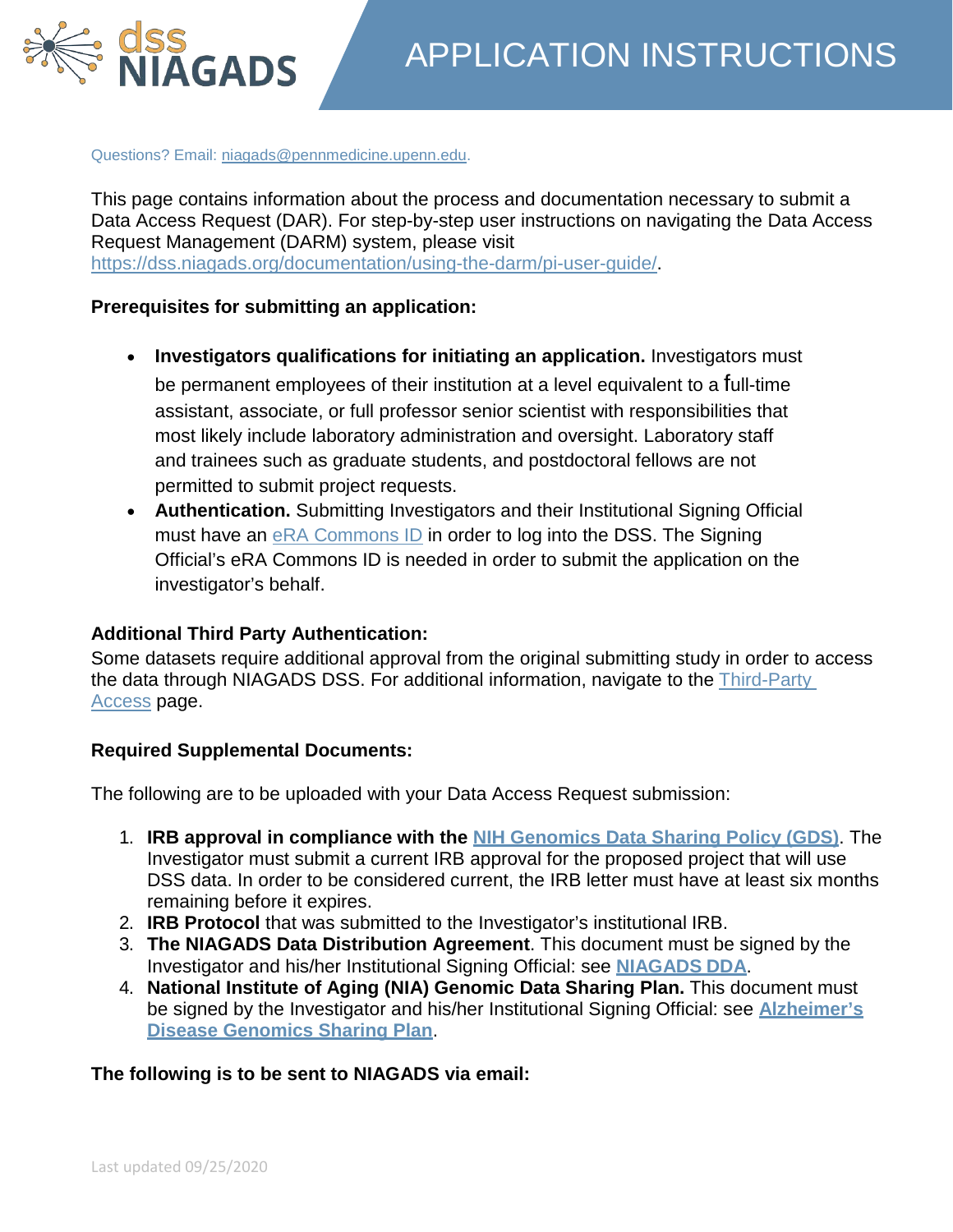



1. **[Data Transfer Agreement \(DTA\)](https://dss.niagads.org/wp-content/uploads/2018/08/NIAGADS-DSS-DTA.pdf)**. The DTA should be sent to NIAGADS via email in parallel to the submission of your DAR. Please note that a DTA will need to be filled out and submitted to NIAGADS each time a new project is submitted. The Principal Investigator is responsible for ensuring that all lab personnel with access to the data distributed by NIAGADS DSS sign the DTA. This includes all individuals (investigators, trainees, staff, graduate students, postdoctoral fellows, technicians, and internal collaborators). Each time a new lab member is hired or will access the data, a [DTA](https://www.niagads.org/sites/all/public_files/NIAGADS-DSS-DTA-amendment.docx)  [Amendment](https://www.niagads.org/sites/all/public_files/NIAGADS-DSS-DTA-amendment.docx) will need to be filled out and submitted to University of Pennsylvania for countersignature. If multiple lab members are added at different time points, the amendment will need to be re-submitted each time.

Please email the signed DTA and amendment, if necessary, to [niagads@pennmedicine.upenn.edu](mailto:niagads@pennmedicine.upenn.edu) for University of Pennsylvania to countersign. NOTE: it must include your proposed research use statement as well as the project title and DAR ID generated after submission: see [NIAGADS DTA.](https://dss.niagads.org/wp-content/uploads/2018/08/NIAGADS-DSS-DTA.pdf) Principal Investigators from the University of Pennsylvania will need to submit a [Personnel Data Protection](https://www.niagads.org/sites/all/public_files/DSS-UPenn-Personnel-Data-Protection-Agreement.docx) [Agreement](https://www.niagads.org/sites/all/public_files/DSS-UPenn-Personnel-Data-Protection-Agreement.docx) in place of the DTA. The same conditions of the DTA apply to thisdocument.

NOTE: *All documents related to the application should be provided in English. For institutions where English is not the primary language, please provide translations of documents along with the original document. Translated documents should be signed by the institutional signing official.*

# **External Collaborations:**

Investigators can share data with collaborators outside of the PI's institution. The collaborators must submit parallel project requests with (1) the same project title and (2) the same Research Use Statement and Cloud Use Statement, if applicable, that references the collaboration (for smaller collaborations, the name and institution of the collaborating PI(s) or for larger efforts, the consortium name). Data exchange between all collaborators must be consistent with the [NIH Security Best Practices for Controlled-Access Data Subject to the Genomic Data Sharing](https://osp.od.nih.gov/wp-content/uploads/NIH_Best_Practices_for_Controlled-Access_Data_Subject_to_the_NIH_GDS_Policy.pdf) [\(GDS\) Policy](https://osp.od.nih.gov/wp-content/uploads/NIH_Best_Practices_for_Controlled-Access_Data_Subject_to_the_NIH_GDS_Policy.pdf) and [GDS Policy.](https://osp.od.nih.gov/scientific-sharing/genomic-data-sharing/)

# **Data Access Request Management (DARM) System Instructions**

- 1. **Log into the Data Access Request Management (DARM) system bygoing to** [http://dss.niagads.org/login.](http://dss.niagads.org/)
- 2. **Basic Project Information and Principal Investigator Information**. Provide the project name, institutional affiliation, and Signing Official's eRA commons ID. In the next section, provide your contact information (full legal name, position, organization, department, email address, phone number, etc.)
- 3. **Signing Official Contact Information.** A [Signing Official \(SO\)](https://grants.nih.gov/grants/glossary.htm) has institutional authority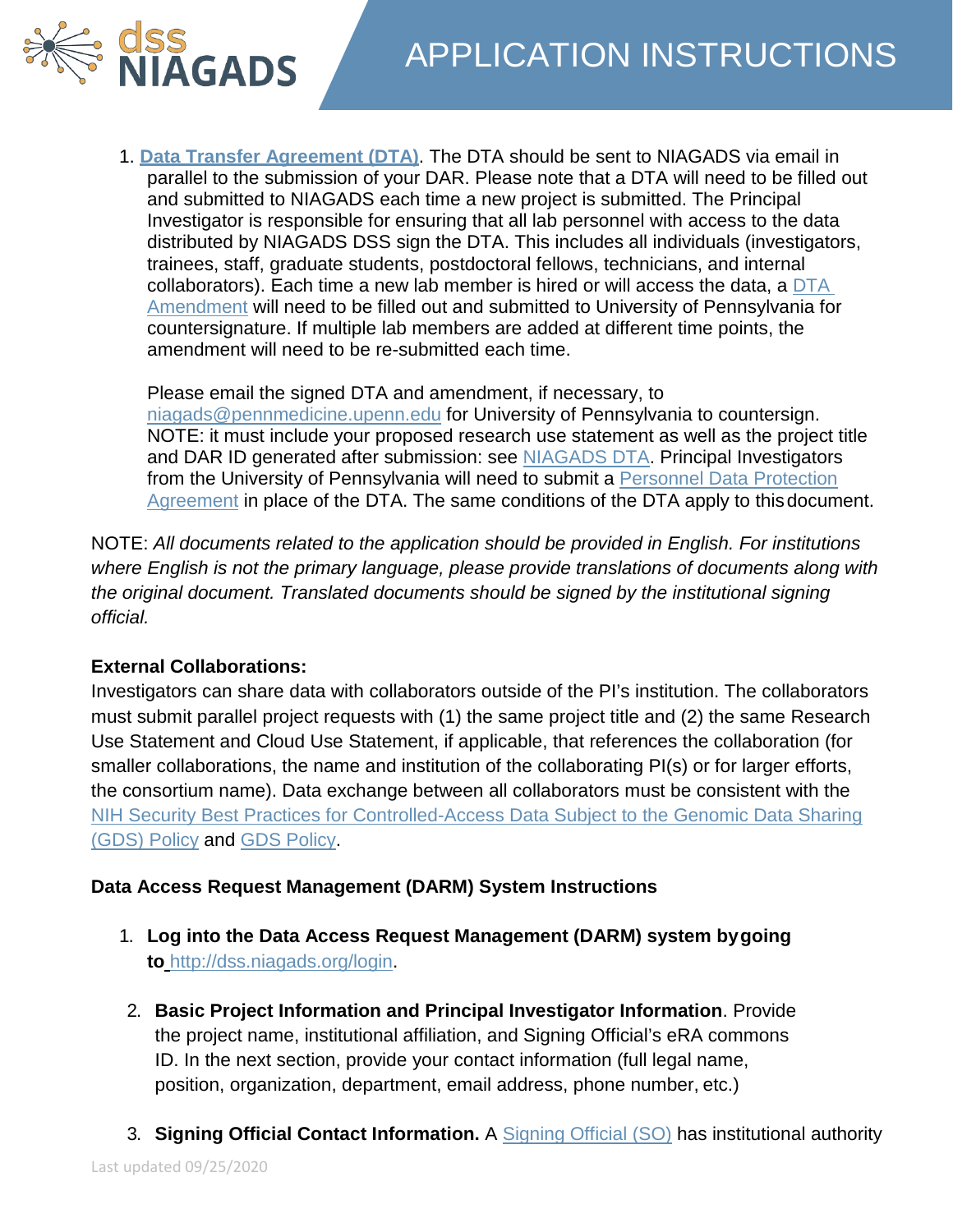

to legally bind the institution in grants administration matters. The individual fulfillingthis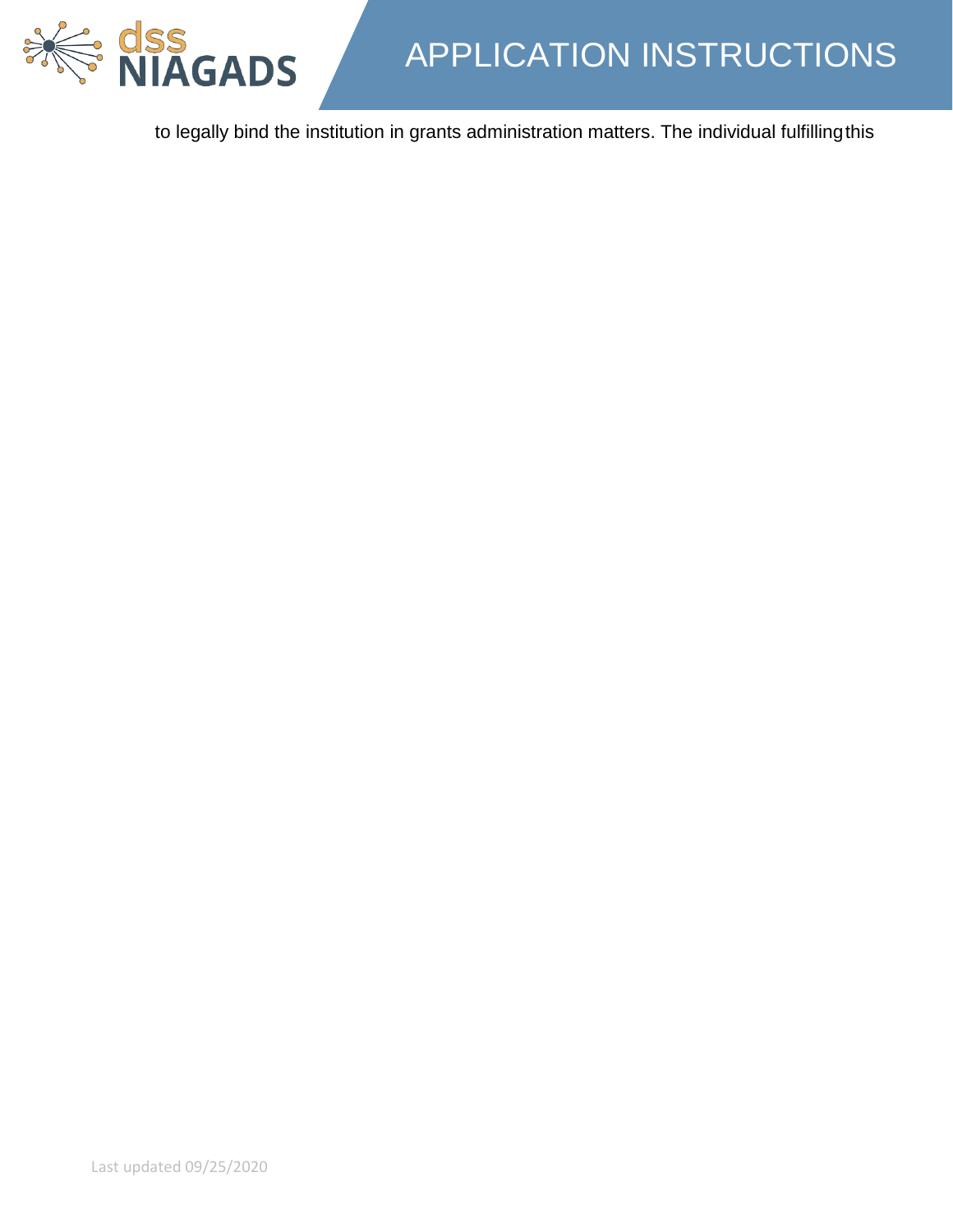role may have any number of titles in the grantee organization. The label, "Signing Official," is used in conjunction with the [NIH eRA Commons.](https://era.nih.gov/) For most institutions, the SO is located in its Office of Sponsored Research or equivalent.

- 4. **Information Technology (IT) Director Contact Information.** The IT Directoris expected to have the authority and capacity to ensure that the [NIH Security](https://osp.od.nih.gov/wp-content/uploads/NIH_Best_Practices_for_Controlled-Access_Data_Subject_to_the_NIH_GDS_Policy.pdf) [Best Practices for Controlled Access Data Subject to the NIH GDS Policy](https://osp.od.nih.gov/wp-content/uploads/NIH_Best_Practices_for_Controlled-Access_Data_Subject_to_the_NIH_GDS_Policy.pdf) and the institution's IT security requirements and policies are followed by the Approved Users.
- 5. **Research Use Statement (RUS).** The statement should include the following components (2,200 characters max):
	- Objectives of the proposed research;
	- Study design;

**dss<br>NIAGADS** 

- Analysis plan, including the phenotypic characteristics that will be evaluated in association with genetic variants;
- If applicable, a brief description of any planned collaboration with researchers at other institutions, including the name of the collaborator(s) and theirinstitutions(s).

The NIAGADS ADRD Data Access Committee (NADAC) will review the RUS to confirm that the proposed research is consistent with all applicable data use limitations for the requested dataset(s).

- 6. **Non-Technical Summary.** This non-technical summary of your proposed research plan will be made publicly available for lay audiences to read (1,100 characters max).
- 7. **Derived/Secondary Data Return Plan**. The Investigator must describe the derived/secondary data that will be returned to the NIA Genetics of Alzheimer's Disease Data Storage Site (NIAGADS): see [Sample-Data-Return-NIAGADS.](https://www.niagads.org/sites/all/public_files/Sample-Data-Return-NIAGADS.doc) Investigators must return data to NIAGADS either immediately upon acceptance of journal publication or patent application submission, or at the end of the data access agreement, whichever is earlier.
- 8. **Cloud Use Statement and Cloud Server Provider Information (if applicable).** [NIH notice of Cloud Computing-](https://grants.nih.gov/grants/guide/notice-files/NOT-OD-15-086.html) Investigators who wish to use cloud computing for storage and analysis will need to indicate in their Data Access Request (DAR) that they are requesting permission to use cloud computing and identify the cloud service provider or providers that will be employed. They also will need to describe how the cloud computing service will be used to carry out their proposed